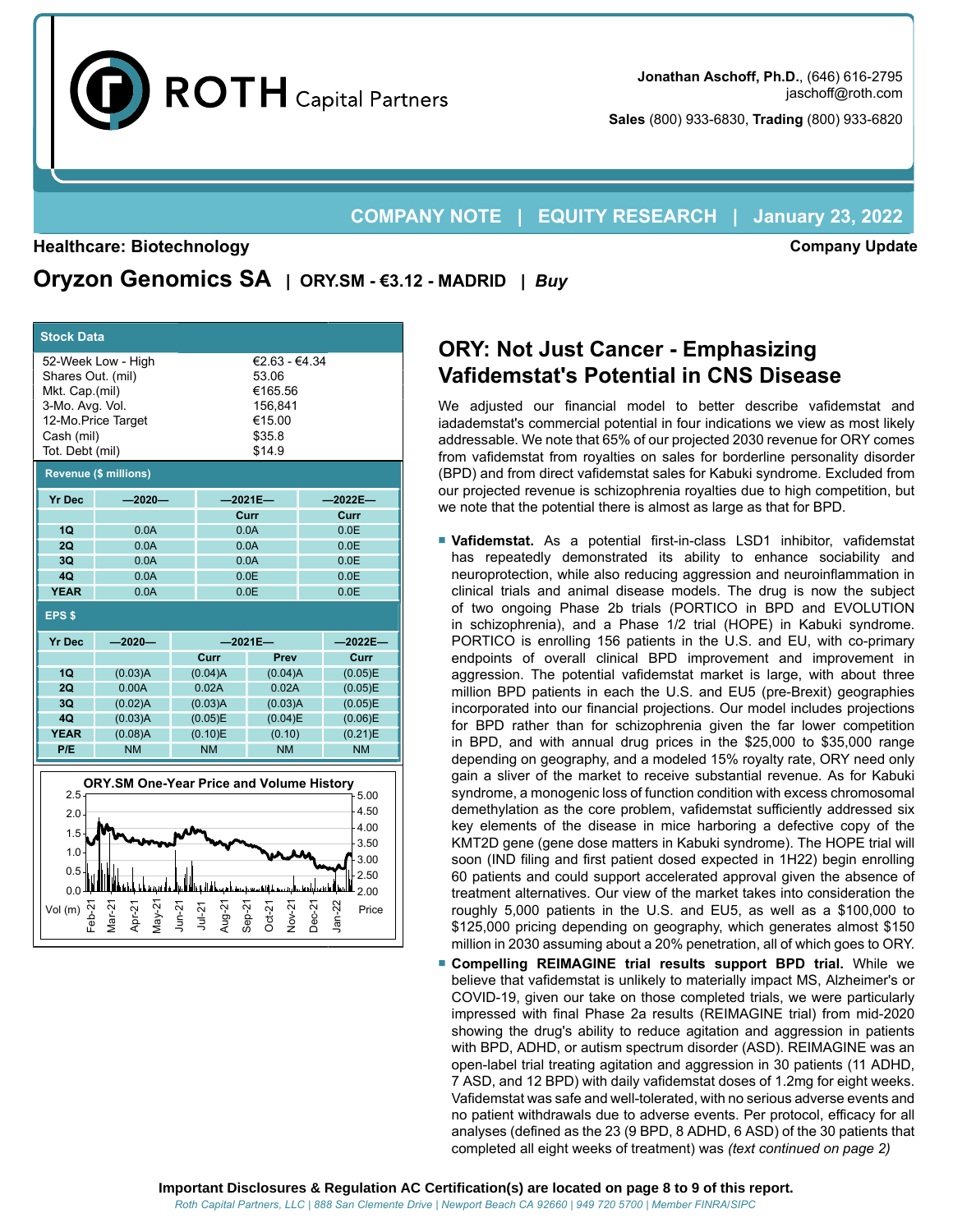- *(text continued from page 1)* measured using the clinical global impression of severity and improvement scales (CGI-S and CGII), and the 4-item neuropsychiatric inventory agitation-aggression (NPIA/A) scale, with overall functioning assessed using the 12-item total NPI scale and individual disease-specific scales. Vafidemstat produced statistically significant reductions in CGI-S, CGI-I, NPI A/A, and total NPI, both in the full aggregated dataset, and in each disease group, as well as statistically improved patient scores in each disease specific scale (BPDCL and C-SSRS (suicidal ideation) scales for BPD, and ADHD-RS for ADHD. There were also statistically significant efficacy correlations (linear regression analyses) for total NPI versus BPDCL, NPI-A/A versus CGI-I, and NPI-A/A versus CGI-S, demonstrating the drug's consistency of benefit.
- **Safety across the board.** Vafidemstat's safety record is highly favorable, with the drug having already been given to more than 300 subjects and the initial Phase 1 trial (n=110; 87 received vafidemstat) showing a placebo-like safety profile. We believe that the growing clinical evidence in favor of vafidemstat should attract an increasing amount of business development interest.
- **Iadademstat in rel/ref AML**. We have not lost sight of oncology asset iadademstat, especially with the most recent compelling results last month at ASH. Iadademstat plus azacitadine (Phase 2 ALICE trial) delivered robust results in 27 evaluable elderly/unfit AML patients, with a 78% ORR (62% CR/CRi, 38% PR), and 77% of the CR/CRi patients having durable responses lasting >six months (one ongoing response lasting >1,000 days). Looking only at patients receiving 90ug/m2/d of iadademstat, a 77% ORR and 80% CR/CRi rate was achieved. There were only two serious AEs reported as being probably related to the combination therapy treatment, one grade 3 differentiation syndrome and one fatal intracranial hemorrhage. The most frequent AE was platelet reduction, which was observed in 44% of patients, although grade 3 or lower thrombocytopenia was already present at baseline in 61% of patients. This safety profile is consistent with ALICE trial results shown at ASH 2020 and at EHA 2021. There were no other significant non-hematological toxicities or other organ-related toxicities observed, and we emphasize that ALICE enrolled a fragile median patient age of 77 years. ALICE enrollment is complete and 90ug/m2/d is the dose for future combination therapy evaluation. Next up for iadademstat is the Phase 1b/2 FRIDA trial (IND filing and first patient dosed in 1H22), which will treat rel/ref AML patients with iadademstat/gilteritinib versus gilteritinib alone in the Phase 2 portion once Phase 1b establishes the best iadademstat dose for the combination. Should Phase 2 demonstrate the combination's superiority over gilteritinib regarding CR rate, response duration, and minimal residual disease, the trial could support accelerated approval.
- **Iadademstat in first-line SCLC.** After demonstrating a strong preclinical rationale (drug synergy) for combining iadademstat with a checkpoint inhibitor, ORY plans to conduct the randomized, controlled Phase 1b/2 STELLAR trial in first-line, metastatic SCLC (IND filing and first patient dosed in 1H22), especially given the modest two-month survival benefit observed with checkpoint inhibitor/chemotherapy in this setting and iadademstat's far better safety profile than chemotherapy. Upon establishing the best Phase 2 combination dose, Phase 2 will test the combination against a checkpoint inhibitor alone as maintenance therapy after standard of care chemotherapy, with PFS as the endpoint. The STELLAR trial can also potentially support an application for accelerated approval.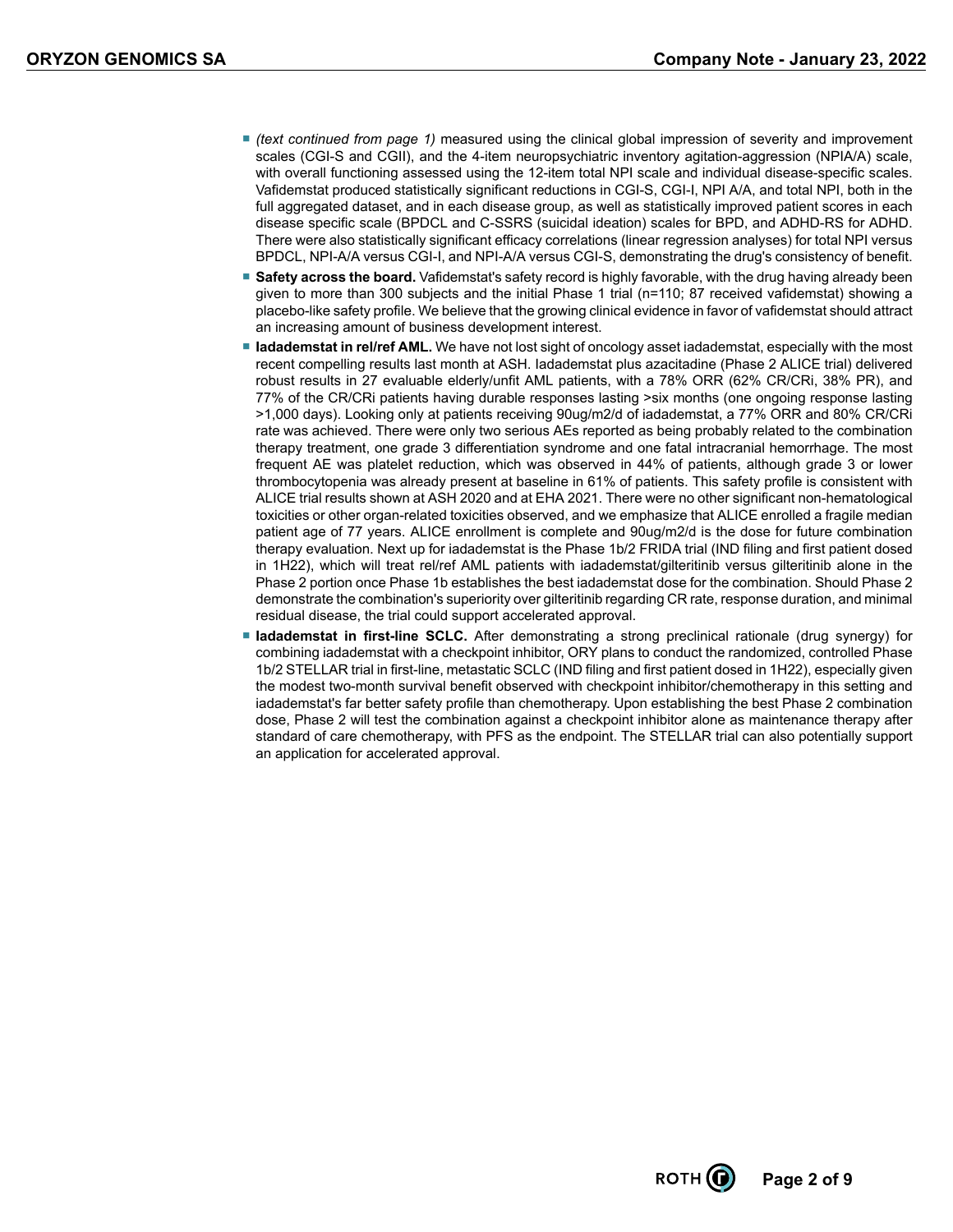#### **VALUATION**

Our 12-month price target of €15, is based on a DCF analysis using a 40% discount rate that is applied to all cash flows and the terminal value, which is based on a 4x multiple of our projected 2030 operating income of \$1.46 billion. We arrive at this valuation by projecting future revenue from vafidemstat in borderline personality disorder and Kabuki syndrome, as well as iadademstat in AML and SCLC. We view our valuation to be conservative given that it excludes revenue from vafidemstat in schizophrenia. We believe that ORY.SM has prudently selected areas of unmet need and therefore market demand.

Factors that could impede shares of ORY.SM from achieving our price target include vafidemstat and iadademstat failing to generate statistically significant clinical results. Also, regulatory agencies could fail to approve these drugs even if pivotal clinical trials are statistical successes, due to the agency viewing the results as not clinically meaningful. Loss of key management personnel could also impede achieving our price target, as could smaller than projected commercial opportunity due to changes in market size, competitive landscape, and drug pricing and reimbursement.

#### **RISKS**

- Clinical risk. ORY.SM's clinical staged products could fail to deliver statistically significant results in late-stage clinical trials, substantially reducing the value of ORY.SM's product candidates and therefore our target price.
- Regulatory risk. Even if successful in the clinic, ORY.SM's products could fail to be approved by domestic and/or foreign regulatory bodies, which would reduce ORY.SM's value and therefore our target price.
- Financing risk. ORY.SM will need additional capital to fund its operations, and such financing may not occur or it could be substantially dilutive to existing investors.
- Competitive risk. For any future approved ORY. SM products, they may not be well adopted in a competitive marketplace, which would adversely affect ORY.SM's value and therefore our target price.
- High stock price volatility. This issue is common among small-cap biotechnology companies with relatively low trading volumes.

#### **COMPANY DESCRIPTION**

Founded in 2000 in Barcelona, Spain, Oryzon is a clinical stage biopharmaceutical company considered as the European champion in epigenetics. Oryzon has one of the strongest portfolios in the field, with two LSD1 inhibitors, iadademstat and vafidemstat, in Phase II clinical trials and ongoing programs for developing inhibitors against other epigenetic targets. In addition, Oryzon has a strong platform for biomarker identification and performs biomarker and target validation for a variety of malignant and neurological diseases.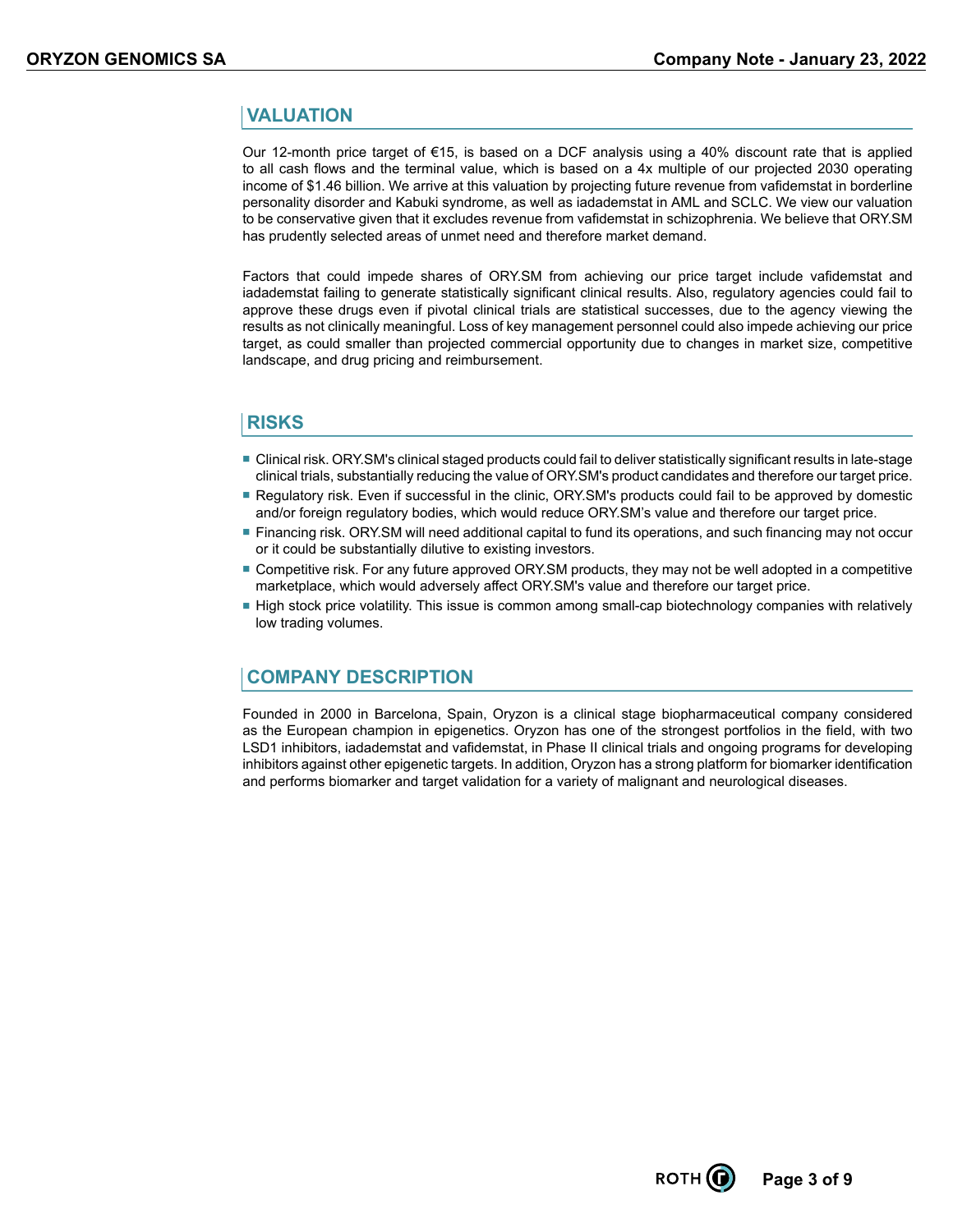| <b>Oryzon Genomics SA - Revenue Build</b>                              |       |              |              |                |              | Jonathan Aschoff, Ph.D. (646) 616-2795 |              |
|------------------------------------------------------------------------|-------|--------------|--------------|----------------|--------------|----------------------------------------|--------------|
| ladademstat AML                                                        |       |              |              |                |              | jaschoff@roth.com                      |              |
|                                                                        |       |              |              |                |              |                                        |              |
| <b>U.S. second-line AML market</b>                                     | 2024E | 2025E        | 2026E        | 2027E          | 2028E        | 2029E                                  | <b>2030E</b> |
| Incidence of second-line AML patients in U.S. (000)                    |       | 6.4          | 6.4          | 6.4            | 6.5          | 6.5                                    | 6.5          |
| Percent market penetration                                             |       | 1.0%         | 2.5%         | 4.5%           | 6.3%         | 6.6%                                   | 6.7%         |
| Number of patients treated (000)                                       |       | 0.06         | 0.16         | 0.29           | 0.41         | 0.43                                   | 0.43         |
| Annual iadademstat net price                                           |       | 90,000       | 91,800       | 93,636         | 95,509       | 97,419                                 | 99,367       |
| U.S. iadademstat AML revenue to Oryzon (000)                           |       | 5,740        | 14,694       | 27,087         | 38,835       | 41,758                                 | 43,191       |
| <b>EU5 second-line AML market</b>                                      | 2024E | 2025E        | 2026E        | 2027E          | <b>2028E</b> | 2029E                                  | <b>2030E</b> |
| Incidence of second-line AML patients in EU5 (000)                     |       |              | 6.4          | 6.4            | 6.4          | 6.4                                    | 6.4          |
| Percent market penetration                                             |       |              | 1.0%         | 2.0%           | 3.4%         | 4.4%                                   | 4.6%         |
| Number of patients treated (000)                                       |       |              | 0.1          | 0.1            | 0.2          | 0.3                                    | 0.3          |
| Annual iadademstat net price                                           |       |              | 70,000       | 70,000         | 70,000       | 70,000                                 | 70,000       |
| EU5 iadademstat AML revenue to Oryzon (000)                            |       |              | 4,468        | 8,954          | 15,253       | 19,868                                 | 20,903       |
| Total iadademstat AML revenue to Oryzon (000)                          | \$    | 5,740<br>-Ŝ  | 19,163<br>Ŝ. | 36,041<br>Ŝ    | 54,087<br>.S | 61,627<br>Ŝ.                           | 64,095       |
| Source: SEC filings, company press releases, and ROTH Capital Partners |       |              |              |                |              |                                        |              |
| Oryzon Genomics SA - Revenue Build                                     |       |              |              |                |              | Jonathan Aschoff, Ph.D. (646) 616-2795 |              |
| ladademstat SCLC                                                       |       |              |              |                |              | jaschoff@roth.com                      |              |
|                                                                        |       |              |              |                |              |                                        |              |
| <b>U.S. first-line SCLC market</b>                                     | 2024E | 2025E        | 2026E        | 2027E          | 2028E        | 2029E                                  | <b>2030E</b> |
| Incidence of first-line SCLC in U.S. (000)                             |       | 30           | 30           | 30             | 31           | 31                                     | 31           |
| Percent market penetration                                             |       | 0.5%         | 2.5%         | 6.3%           | 9.4%         | 11.3%                                  | 11.8%        |
| Number of patients treated (000)                                       |       | 0            | $\mathbf{1}$ | $\overline{2}$ | 3            | 3                                      | 4            |
| Annual iadademstat net price                                           |       | 90,000       | 91,800       | 93,636         | 95,509       | 97,419                                 | 99,367       |
| U.S. iadademstat SCLC revenue to Oryzon (000)                          |       | 13,594       | 69,605       | 178,203        | 273,741      | 336,399                                | 361,724      |
| <b>EU5 first-line SCLC market</b>                                      | 2024E | <b>2025E</b> | 2026E        | 2027E          | <b>2028E</b> | 2029E                                  | 2030E        |
| Incidence of first-line SCLC in EU5 (000)                              |       |              | 30           | 30             | 30           | 30                                     | 30           |
| Percent market penetration                                             |       |              | 0.5%         | 2.0%           | 5.0%         | 7.0%                                   | 8.1%         |
| Number of patients treated (000)                                       |       |              | 0.1          | 0.6            | 1.5          | 2.1                                    | 2.4          |
| Annual iadademstat net price                                           |       |              | 70,000       | 70,000         | 70,000       | 70,000                                 | 70,000       |
| EU5 iadademstat SCLC revenue to Oryzon (000)                           |       |              | 10,426       | 41,787         | 104,676      | 146,839                                | 169,203      |
|                                                                        |       |              |              |                |              |                                        |              |
| Total iadademstat SCLC revenue to Oryzon (000)                         | Ś.    | 13,594<br>-S | 80,031<br>s  | 219,989<br>S.  | 378,416<br>s | 483,238<br>S.                          | 530,927      |

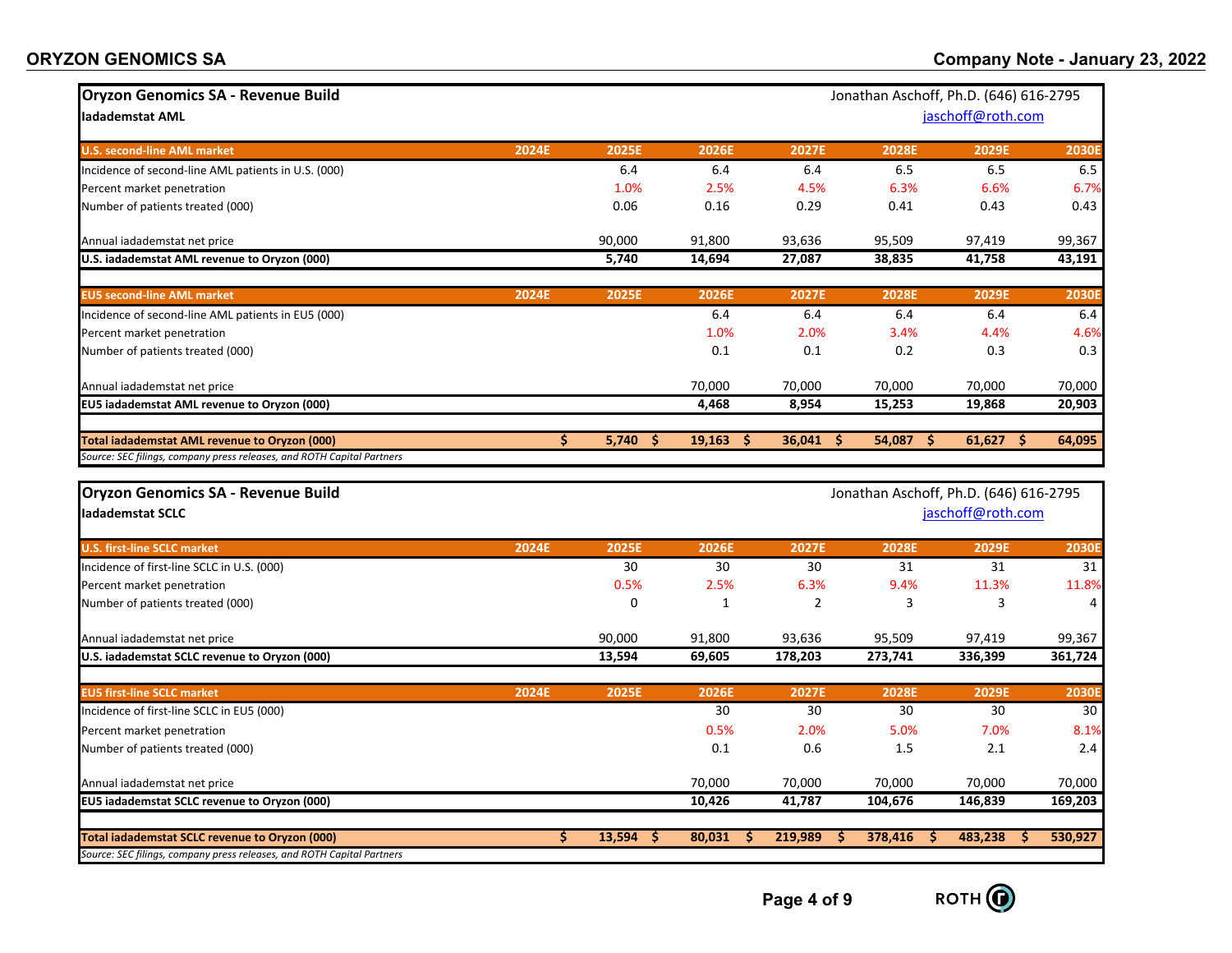| <b>Oryzon Genomics SA - Revenue Build</b><br><b>Vafidemstat BPD</b>      |             |                                | Jonathan Aschoff, Ph.D. (646) 616-2795<br>jaschoff@roth.com |              |                                        |                   |              |  |  |
|--------------------------------------------------------------------------|-------------|--------------------------------|-------------------------------------------------------------|--------------|----------------------------------------|-------------------|--------------|--|--|
| <b>U.S. BPD market</b>                                                   | 2024E       | 2025E                          | 2026E                                                       | 2027E        | 2028E                                  | 2029E             | <b>2030E</b> |  |  |
| Incidence of BPD in U.S. (000)                                           |             | 3,356                          | 3,370                                                       | 3,383        | 3,397                                  | 3,410             | 3,424        |  |  |
| Percent market penetration                                               |             | 1.0%                           | 2.0%                                                        | 2.5%         | 2.8%                                   | 2.9%              | 3.0%         |  |  |
| Number of patients treated (000)                                         |             | 34                             | 67                                                          | 85           | 93                                     | 98                | 104          |  |  |
| Annual vafidemstat net price (capsule formulation)                       |             | 35,000                         | 35,700                                                      | 36,414       | 37,142                                 | 37,885            | 38,643       |  |  |
| EU5 BPD revenue to future partner (000)                                  |             | 1,174,760                      | 2,406,097                                                   | 3,080,044    | 3,469,633                              | 3,730,841         | 4,011,713    |  |  |
| royalty rate                                                             |             | 15%                            | 15%                                                         | 15%          | 15%                                    | 15%               | 15%          |  |  |
| U.S. vafidemstat BPD royalty revenue to Oryzon (000)                     |             | 176,214                        | 360,914                                                     | 462,007      | 520,445                                | 559,626           | 601,757      |  |  |
| <b>EU5 BPD market</b>                                                    | 2024E       | 2025E                          | 2026E                                                       | 2027E        | 2028E                                  | 2029E             | <b>2030E</b> |  |  |
| Incidence of BPD in EU5 (000)                                            |             |                                | 3,273                                                       | 3,280        | 3,287                                  | 3,293             | 3,300        |  |  |
| Percent market penetration                                               |             |                                | 1.0%                                                        | 2.0%         | 2.5%                                   | 2.8%              | 2.9%         |  |  |
| Number of patients treated (000)                                         |             |                                | 32.7                                                        | 65.6         | 82.2                                   | 90.6              | 95.3         |  |  |
| Annual vafidemstat net price (capsule formulation)                       |             |                                | 25,000                                                      | 25,000       | 25,000                                 | 25,000            | 25,000       |  |  |
| EU5 BPD revenue to future partner (000)                                  |             |                                | 818,355                                                     | 1,639,984    | 2,054,080                              | 2,264,007         | 2,381,962    |  |  |
| royalty rate                                                             |             |                                | 15%                                                         | 15%          | 15%                                    | 15%               | 15%          |  |  |
| EU5 vafidemstat BPD royalty revenue to Oryzon (000)                      |             |                                | 122,753                                                     | 245,998      | 308,112                                | 339,601           | 357,294      |  |  |
| Total vafidemstat BPD royalty revenue to Oryzon (000)                    | s           | 176,214                        | 483,668                                                     | 708,004<br>s | $828,557$ \$<br>-S                     | 899,227<br>-S     | 959,051      |  |  |
| Source: SEC filings, company press releases, and ROTH Capital Partners   |             |                                |                                                             |              |                                        |                   |              |  |  |
| <b>Oryzon Genomics SA - Revenue Build</b><br>Vafidemstat Kabuki syndrome |             |                                |                                                             |              | Jonathan Aschoff, Ph.D. (646) 616-2795 | jaschoff@roth.com |              |  |  |
| <b>U.S. Kabuki syndrome market</b>                                       | 2024E       | 2025E                          | 2026E                                                       | 2027E        | 2028E                                  | 2029E             | <b>2030E</b> |  |  |
| Incidence of Kabuki syndrome in U.S. (000)                               | 3.0         | 3.0                            | 3.0                                                         | 3.0          | 3.1                                    | 3.1               | 3.1          |  |  |
| Percent market penetration                                               | 1.0%        | 3.0%                           | 6.0%                                                        | 10.2%        | 15.3%                                  | 19.9%             | 23.9%        |  |  |
| Number of patients treated (000)                                         | 0.03        | 0.1                            | 0.2                                                         | 0.3          | 0.5                                    | 0.6               | 0.7          |  |  |
| Annual vafidemstat net price (pediatric liquid formulation)              | 125,000     | 127,500                        | 130,050                                                     | 132,651      | 135,304                                | 138,010           | 140,770      |  |  |
| U.S. vafidemstat Kabuki syndrome revenue to Oryzon (000)                 | 3,761       | 11,555                         | 23,666                                                      | 41,200       | 63,289                                 | 84,257            | 103,543      |  |  |
| <b>EU5 Kabuki syndrome market</b>                                        | 2024E       | 2025E                          | 2026E                                                       | 2027E        | 2028E                                  | 2029E             | <b>2030E</b> |  |  |
| Incidence of Kabuki syndrome in EU5 (000)                                |             | 2.2                            | 2.2                                                         | 2.2          | 2.2                                    | 2.2               | 2.2          |  |  |
| Percent market penetration                                               |             | 1.0%                           | 3.0%                                                        | 6.0%         | 10.2%                                  | 15.3%             | 19.9%        |  |  |
| Number of patients treated (000)                                         |             | 0.02                           | 0.1                                                         | 0.1          | 0.2                                    | 0.3               | 0.4          |  |  |
| Annual vafidemstat net price (pediatric liquid formulation)              |             | 100,000                        | 100,000                                                     | 100,000      | 100,000                                | 100,000           | 100,000      |  |  |
| EU5 vafidemstat Kabuki syndrome revenue to Oryzon (000)                  |             | 2,156                          | 6,481                                                       | 12,989       | 22,125                                 | 33,254            | 43,316       |  |  |
| Total Kabuki syndrome revenue to Oryzon (000)                            | 3,761<br>Ŝ. | 13,711<br><b>S</b><br><b>S</b> | $30,147$ \$                                                 | 54,189       | 85,414<br>-S                           | $117,510$ \$      | 146,859      |  |  |
| Source: SEC filings, company press releases, and ROTH Capital Partners   |             |                                |                                                             |              |                                        |                   |              |  |  |

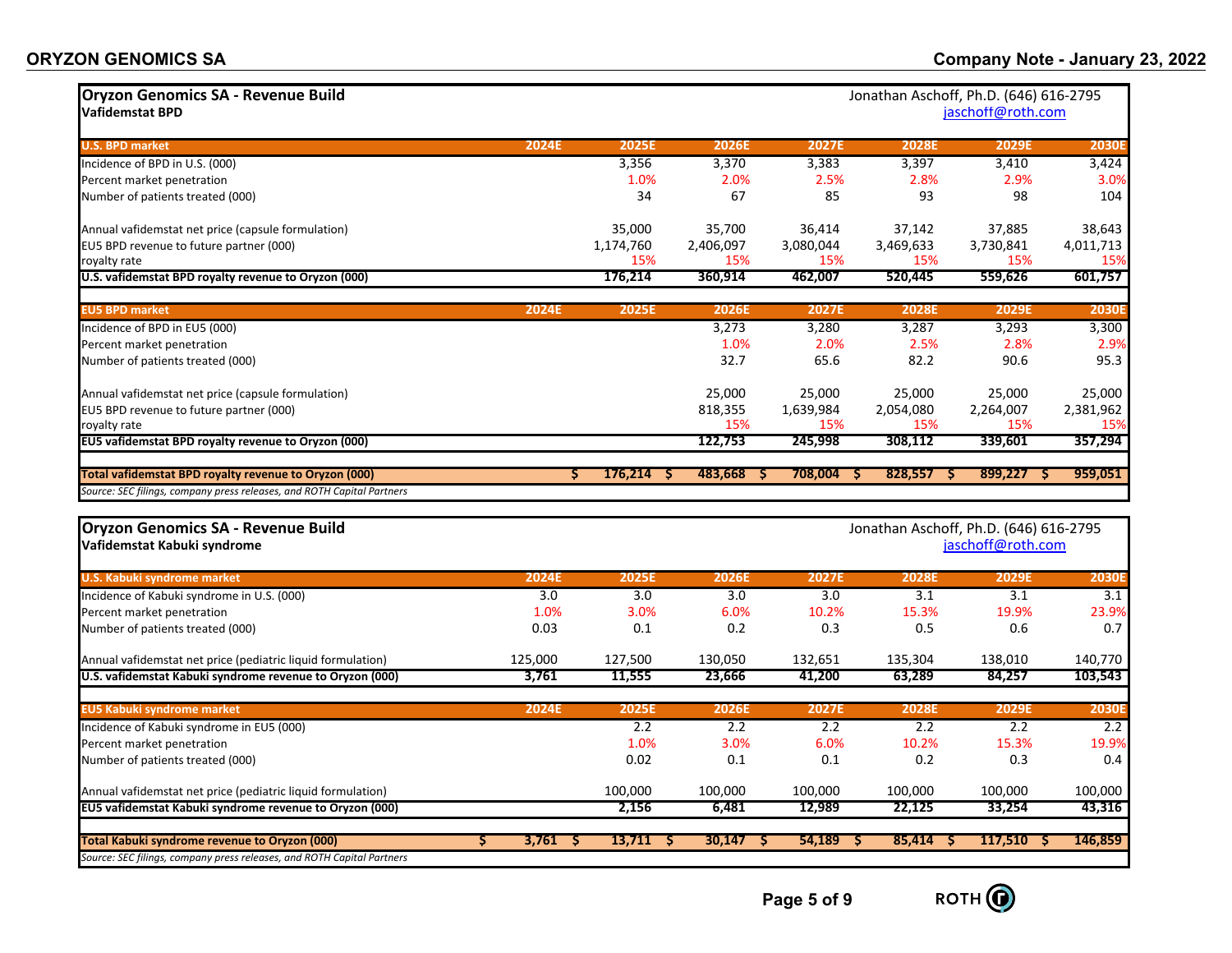| <b>Oryzon Genomics SA</b>                                              |           |           |           |           |          |          |          |         |           |         | Jonathan Aschoff, Ph.D. (646) 616-2795 |          |                   |           |           |
|------------------------------------------------------------------------|-----------|-----------|-----------|-----------|----------|----------|----------|---------|-----------|---------|----------------------------------------|----------|-------------------|-----------|-----------|
| <b>Income Statement</b>                                                |           |           |           |           |          |          |          |         |           |         |                                        |          | jaschoff@roth.com |           |           |
| <b>Fiscal Year ends December</b>                                       |           |           |           |           |          |          |          |         |           |         |                                        |          |                   |           |           |
| (in 000, except per share items)                                       |           |           |           |           |          |          |          |         |           |         |                                        |          |                   |           |           |
|                                                                        | 2017A     | 2018A     | 2019A     | 2020A     | 1Q21A    | 2Q21A    | 3Q21A    | 4Q21E   | 2021E     | 1Q22E   | <b>2Q22E</b>                           | 3Q22E    | 4Q22E             | 2022E     | 2023E     |
| Global iadademstat revenue                                             |           |           |           |           |          |          |          |         |           |         |                                        |          |                   |           |           |
| Global vafidemstat revenue                                             |           |           |           |           |          |          |          |         |           |         |                                        |          |                   |           |           |
| <b>Collaboration revenue</b>                                           | 20        |           |           |           |          |          |          |         |           |         |                                        |          |                   |           |           |
| <b>Total revenue</b>                                                   | 20        |           |           |           |          |          |          |         |           |         |                                        |          |                   |           |           |
| Cost of revenue                                                        |           |           |           |           |          |          |          |         |           |         |                                        |          |                   |           |           |
| R&D                                                                    | 6,363     | 8,489     | 12,647    | 13,591    | 4,278    | 2,928    | 3,982    | 4,380   | 15,568    | 4,599   | 4,829                                  | 5,071    | 5,324             | 19,823    | 25,770    |
| G&A                                                                    | 4,502     | 2,993     | 3,176     | 3,484     | 1,302    | 1,200    | 1,070    | 1,081   | 4,653     | 1,092   | 1,102                                  | 1,113    | 1,125             | 4,432     | 5,762     |
| <b>Total operating expenses</b>                                        | 10,865    | 11,482    | 15,823    | 17,075    | 5,580    | 4,128    | 5,052    | 5,461   | 20,221    | 5,691   | 5,932                                  | 6,184    | 6,449             | 24,255    | 31,532    |
| <b>Operating income</b>                                                | (10, 845) | (11, 482) | (15, 823) | (17, 075) | (5,580)  | (4,128)  | (5,052)  | (5,461) | (20, 221) | (5,691) | (5, 932)                               | (6, 184) | (6, 449)          | (24, 255) | (31, 532) |
| Other income (net)                                                     | 5,659     | 8,143     | 11,522    | 11,805    | 3,536    | 2,256    | 3,252    | 3,000   | 12,044    | 3,000   | 3,000                                  | 3,000    | 3,000             | 12,000    | 6,000     |
| Net income (pretax)                                                    | (5,186)   | (3, 339)  | (4, 301)  | (5,269)   | (2,044)  | (1, 872) | (1,800)  | (2,461) | (8, 177)  | (2,691) | (2,932)                                | (3, 184) | (3, 449)          | (12, 255) | (25, 532) |
| Net financial & tax                                                    | 1,047     | (1,991)   | (187)     | (1,098)   | 89       | (2,823)  | 36       | 50      | (2,648)   | 50      | 50                                     | 50       | 50                | 200       | 220       |
| Net income                                                             | (6, 233)  | (1, 348)  | (4, 114)  | (4, 171)  | (2, 133) | 951      | (1, 836) | (2,511) | (5, 529)  | (2,741) | (2,982)                                | (3,234)  | (3,499)           | (12, 455) | (25, 752) |
| <b>EPS basic</b>                                                       | (0.20)    | (0.04)    | (0.10)    | (0.08)    | (0.04)   | 0.02     | (0.03)   | (0.05)  | (0.10)    | (0.05)  | (0.05)                                 | (0.05)   | (0.06)            | (0.21)    | (0.41)    |
| <b>EPS diluted</b>                                                     | (0.20)    | (0.04)    | (0.10)    | (0.08)    | (0.04)   | 0.02     | (0.03)   | (0.05)  | (0.10)    | (0.05)  | (0.05)                                 | (0.05)   | (0.06)            | (0.21)    | (0.41)    |
| Basic shares outstanding                                               | 31,711    | 34,638    | 41,589    | 49,235    | 52,762   | 52,762   | 52,762   | 52,762  | 52,762    | 55,400  | 60,386                                 | 60,446   | 60,506            | 59,184    | 63,532    |
| Diluted shares outstanding                                             | 31,711    | 34,638    | 41,565    | 49,235    | 52,762   | 52,762   | 52,762   | 52,762  | 52,762    | 55,400  | 60,386                                 | 60,446   | 60,506            | 59,184    | 63,532    |
| Source: SEC filings, company press releases, and ROTH Capital Partners |           |           |           |           |          |          |          |         |           |         |                                        |          |                   |           |           |

## **ORYZON GENOMICS SA**

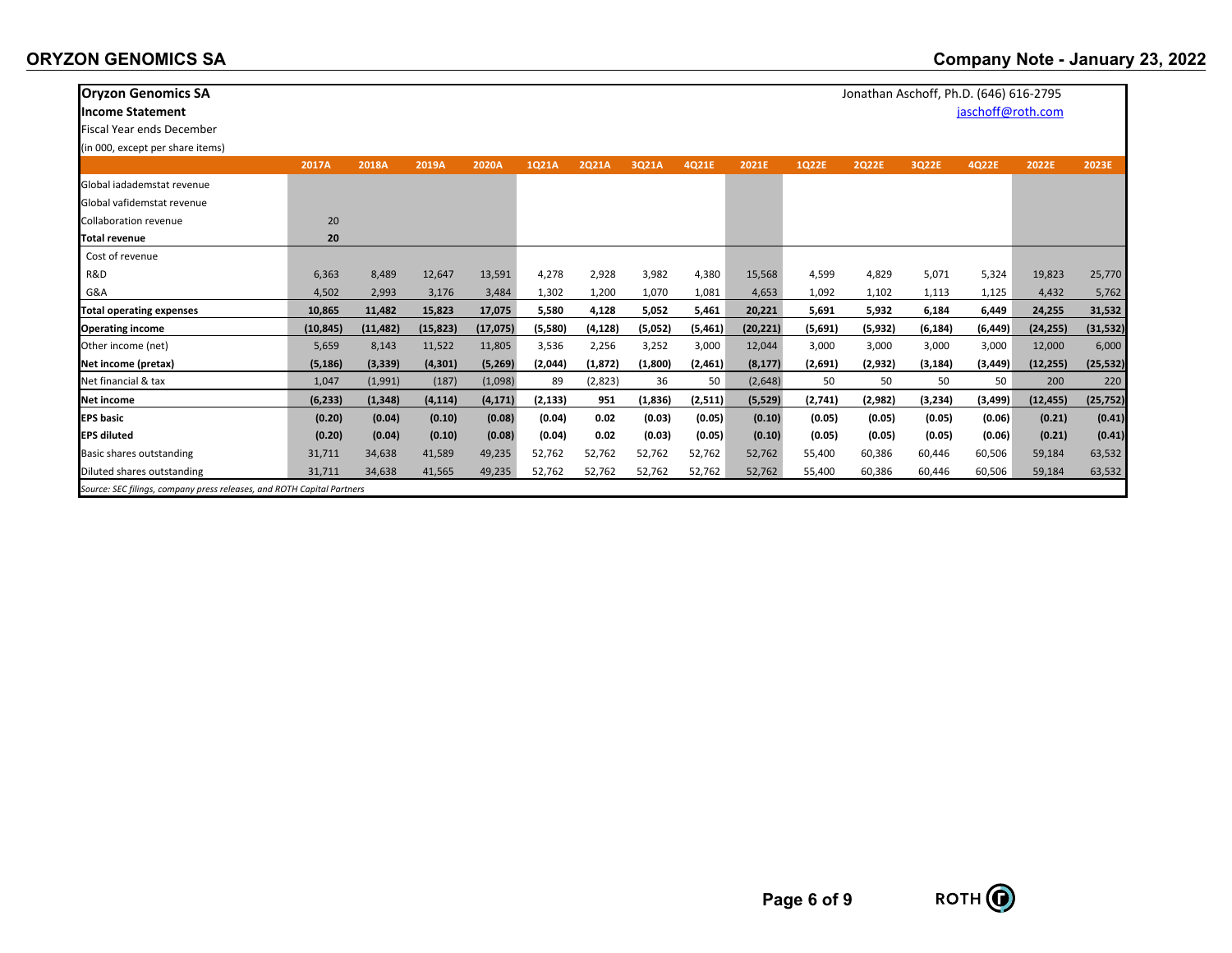## **ORYZON GENOMICS SA**

| <b>Oryzon Genomics SA</b>        |           |           |           |           |           |           |           |           |         |         | Jonathan Aschoff, Ph.D. (646) 616-2795 |                   |           |              |
|----------------------------------|-----------|-----------|-----------|-----------|-----------|-----------|-----------|-----------|---------|---------|----------------------------------------|-------------------|-----------|--------------|
| <b>Income Statement</b>          |           |           |           |           |           |           |           |           |         |         |                                        | jaschoff@roth.com |           |              |
| <b>Fiscal Year ends December</b> |           |           |           |           |           |           |           |           |         |         |                                        |                   |           |              |
| (in 000, except per share items) |           |           |           |           |           |           |           |           |         |         |                                        |                   |           |              |
|                                  | 2017A     | 2018A     | 2019A     | 2020A     | 2021E     | 2022E     | 2023E     | 2024E     | 2025E   | 2026E   | 2027E                                  | 2028E             | 2029E     | <b>2030E</b> |
| Global jadademstat revenue       |           |           |           |           |           |           |           |           | 19,333  | 99,193  | 256,030                                | 432,504           | 544,865   | 595,022      |
| Global vafidemstat revenue       |           |           |           |           |           |           |           | 3,761     | 189,925 | 513,815 | 762,193                                | 913,971           | 1,016,738 | 1,105,910    |
| Collaboration revenue            | 20        |           |           |           |           |           |           |           |         |         |                                        |                   |           |              |
| <b>Total revenue</b>             | 20        |           |           |           |           |           |           |           | 209,258 | 613,008 | 1,018,224                              | 1,346,474         | 1,561,602 | 1,700,932    |
| Cost of revenue                  |           |           |           |           |           |           |           | 564       | 4,957   | 18,108  | 43,431                                 | 67,329            | 86,109    | 89,026       |
| R&D                              | 6,363     | 8,489     | 12,647    | 13,591    | 15,568    | 19,823    | 25,770    | 34,790    | 41,748  | 43,835  | 44,273                                 | 44,716            | 45,163    | 45,615       |
| G&A                              | 4,502     | 2,993     | 3,176     | 3,484     | 4,653     | 4,432     | 5,762     | 12,675    | 31,688  | 79,221  | 87,143                                 | 95,858            | 100,651   | 105,683      |
| <b>Total operating expenses</b>  | 10,865    | 11,482    | 15,823    | 17,075    | 20,221    | 24,255    | 31,532    | 48,029    | 78,393  | 141,164 | 174,847                                | 207,903           | 231,923   | 240,324      |
| <b>Operating income</b>          | (10, 845) | (11, 482) | (15, 823) | (17, 075) | (20, 221) | (24, 255) | (31, 532) | (48, 029) | 130,865 | 471,844 | 843,376                                | 1,138,571         | 1,329,680 | 1,460,608    |
| Other income (net)               | 5,659     | 8,143     | 11,522    | 11,805    | 12,044    | 12,000    | 6,000     |           |         |         |                                        |                   |           |              |
| Net income (pretax)              | (5, 186)  | (3, 339)  | (4, 301)  | (5,269)   | (8, 177)  | (12, 255) | (25, 532) | (48, 029) | 130,865 | 471,844 | 843,376                                | 1,138,571         | 1,329,680 | 1,460,608    |
| Net financial & tax              | 1,047     | (1,991)   | (187)     | (1,098)   | (2,648)   | 200       | 220       | 242       | 266     | 117,961 | 210,844                                | 284,643           | 332,420   | 365,152      |
| Net income                       | (6, 233)  | (1, 348)  | (4, 114)  | (4, 171)  | (5, 529)  | (12, 455) | (25, 752) | (48, 271) | 130,599 | 353,883 | 632,532                                | 853,929           | 997,260   | 1,095,456    |
| <b>EPS basic</b>                 | (0.20)    | (0.04)    | (0.10)    | (0.08)    | (0.10)    | (0.21)    | (0.41)    | (0.72)    | 1.86    | 4.81    | 8.19                                   | 10.53             | 11.71     | 12.25        |
| <b>EPS diluted</b>               | (0.20)    | (0.04)    | (0.10)    | (0.08)    | (0.10)    | (0.21)    | (0.41)    | (0.60)    | 1.55    | 4.04    | 6.93                                   | 8.98              | 10.06     | 10.59        |
| Basic shares outstanding         | 31,711    | 34,638    | 41,589    | 49,235    | 52,762    | 59,184    | 63,532    | 66,708    | 70,044  | 73,546  | 77,223                                 | 81,084            | 85,139    | 89,396       |
| Diluted shares outstanding       | 31,711    | 34,638    | 41,565    | 49,235    | 52,762    | 59,184    | 63,532    | 80,746    | 84,081  | 87,583  | 91,260                                 | 95,122            | 99,176    | 103,433      |

*Source: SEC filings, company press releases, and ROTH Capital Partners*

| <b>Contribution to Revenue By Indication</b> |                        |                              |  |  |  |  |  |  |  |
|----------------------------------------------|------------------------|------------------------------|--|--|--|--|--|--|--|
| Drug/Indication                              | 2030 Revenue (million) | <b>Percent Total Revenue</b> |  |  |  |  |  |  |  |
| ladademstat                                  | \$595                  | 35%                          |  |  |  |  |  |  |  |
| AML                                          | \$64                   | 4%                           |  |  |  |  |  |  |  |
| <b>SCLC</b>                                  | \$531                  | 31%                          |  |  |  |  |  |  |  |
| Vafidemstat                                  | \$1,106                | 65%                          |  |  |  |  |  |  |  |
| <b>BPD</b>                                   | \$959                  | 56%                          |  |  |  |  |  |  |  |
| Kabuki syndrome                              | \$147                  | 9%                           |  |  |  |  |  |  |  |

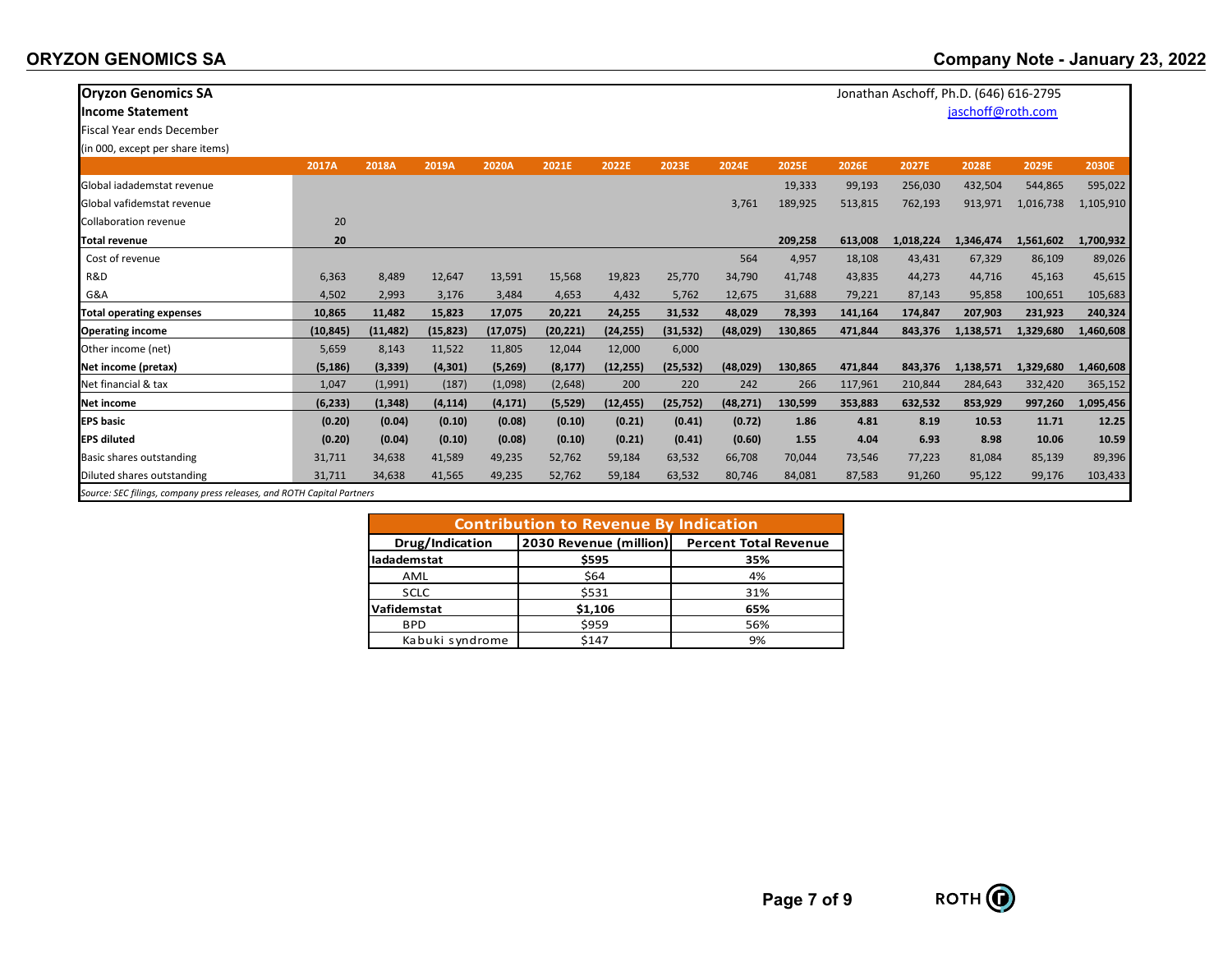Regulation Analyst Certification ("Reg AC"): The research analyst primarily responsible for the content of this report certifies the following under Reg AC: I hereby certify that all views expressed in this report accurately reflect my personal views about the subject company or companies and its or their securities. I also certify that no part of my compensation was, is or will be, directly or indirectly, related to the specific recommendations or views expressed in this report.

#### **Disclosures:**



Each box on the Rating and Price Target History chart above represents a date on which an analyst made a change to a rating or price target, except for the first box, which may only represent the first note written during the past three years. **Distribution Ratings/IB Services** shows the number of companies in each rating category from which Roth or an affiliate received compensation for investment banking services in the past 12 month. **Distribution of IB Services Firmwide**

|                          |       |         | <b>IB Serv./Past 12 Mos.</b><br>as of 01/24/22 |         |  |  |
|--------------------------|-------|---------|------------------------------------------------|---------|--|--|
| Rating                   | Count | Percent | Count                                          | Percent |  |  |
| Buy [B]                  | 344   | 81.90   | 232                                            | 67.44   |  |  |
| <b>Neutral [N]</b>       | 47    | 11.19   | 24                                             | 51.06   |  |  |
| Sell [S]                 |       | 0.24    | 0                                              | 0       |  |  |
| <b>Under Review [UR]</b> | 28    | 6.67    | 17                                             | 60.71   |  |  |

Our rating system attempts to incorporate industry, company and/or overall market risk and volatility. Consequently, at any given point in time, our investment rating on a stock and its implied price movement may not correspond to the stated 12 month price target.

Ratings System Definitions - ROTH employs a rating system based on the following:

**Buy:** A rating, which at the time it is instituted and or reiterated, that indicates an expectation of a total return of at least 10% over the next 12 months.

**Neutral:** A rating, which at the time it is instituted and or reiterated, that indicates an expectation of a total return between negative 10% and 10% over the next 12 months.

Sell: A rating, which at the time it is instituted and or reiterated, that indicates an expectation that the price will depreciate by more than 10% over the next 12 months.

**Under Review [UR]:** A rating, which at the time it is instituted and or reiterated, indicates the temporary removal of the prior rating, price target and estimates for the security. Prior rating, price target and estimates should no longer be relied upon for UR-rated securities.

**Not Covered [NC]:** ROTH does not publish research or have an opinion about this security.

ROTH Capital Partners, LLC expects to receive or intends to seek compensation for investment banking or other business relationships with the covered companies mentioned in this report in the next three months. The material, information and facts discussed in this report other than the information regarding ROTH Capital Partners, LLC and its affiliates, are from sources believed to be reliable, but are in no way guaranteed to be complete or accurate. This report should not be used as a complete analysis of the company, industry or security discussed in the report. Additional information is available upon